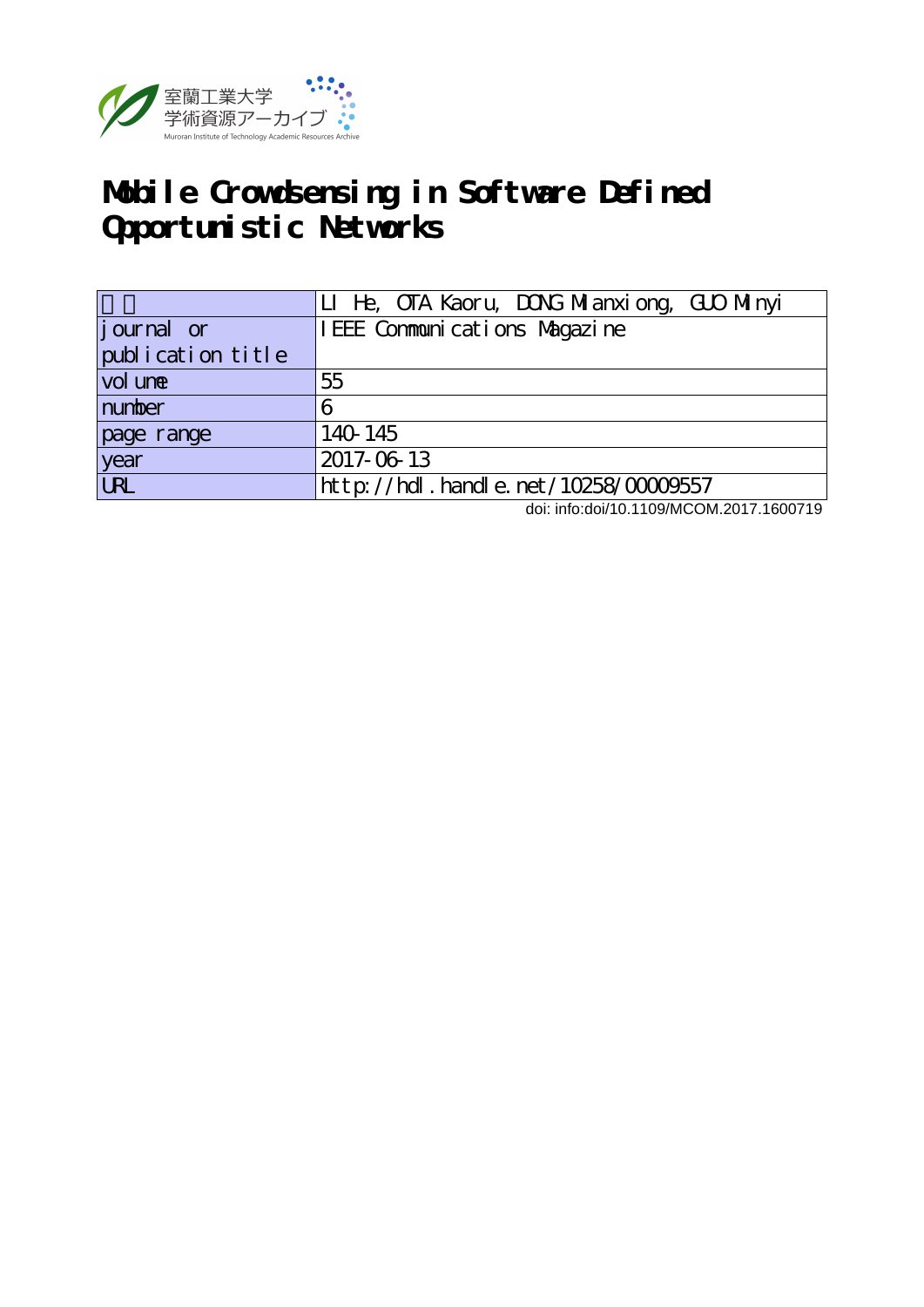# Mobile Crowdsensing in Software Defined Opportunistic Networks

He Li, *Member, IEEE,* Kaoru Ota, *Member, IEEE,* Mianxiong Dong, *Member, IEEE,* Minyi Guo, *Senior Member, IEEE*

*Abstract*—Mobile crowdsensing is a new paradigm that sharing sensing data collected by mobile devices such as smartphones and tablets. As mobile devices are usually connected by an opportunistic network for data transferring, it is hard to acknowledge the contribution of each mobile user in network forwarding then find a sustainable incentive mechanism. In this paper, we propose a software defined opportunistic network (SDON) scheme for mobile crowdsensing. We design a centralized control structure to manage the opportunistic network and mobile crowdsensing. By the centralized structure, we also design an incentive mechanism for data forwarding and collection in an SDON and solve the optimal decision of mobile devices and the sensing service provider. From the extensive simulation results, our incentive mechanism performs better than original solutions.

*Index Terms*—Sustainable mobile crowdsensing, opportunistic network, software defined networking (SDN), incentive mechanism

### I. INTRODUCTION

In recent years, more and more mobile devices equip sensors such as cameras, accelerometers, digital compasses to support various mobile applications [1]. Meanwhile, these sensors provide rich information about the environment and users' activities, which are also important sources to measure phenomena of different interest. Mobile crowdsensing is such a new paradigm that organizes the mobile devices and collects richness information then provide sensing services for different purposes [2] [3].

For mobile crowdsensing, a significant issue is the incentive mechanism as sensing and data forwarding brings additional energy consumption to participants. As the final sensing information is numerous valuable, the sensing service provider can spend part of the revenue to motivate mobile users to provide sensing. Usually, the sensing service provider can return some revenue to mobile users who contribute valuable sensing data.

Since the cellular network consumes a large amount energy to transfer large sensing data, an opportunistic network is very appropriate for transferring information. In an opportunistic network, mobile devices can transfer information each without determined forwarding route, which is an efficient solution for sensing data forwarding in mobile crowdsensing. A difficulty is the incentive mechanism is ignorant of the forwarding route. However, it is hard to measure the contribution of mobile users who forward data in the opportunistic network. Users

will escape data forwarding without incentives, and it is hard to maintain a sustainable network for mobile crowdsensing.

Software defined networking (SDN) is an urgent methodology to manage the opportunistic network [4]. SDN decouples the data plane and control plane and manages the data forwarding through a centralized controller, which is also able to acknowledge the data forwarding activities of each mobile device. In this paper, we propose a software defined opportunistic network (SDON) structure for mobile crowdsensing. SDON provides find-grained management of the opportunistic network and records the user contributions in data forwarding through accurate statics.

Therefore, we present a sustainable incentive mechanism that returns cellular network traffic to mobile users who contribute in mobile crowdsensing, including data collection and forwarding. The incentives for data forwarding can reduce the packet loss then increase energy efficiency since users can receive reimbursements for their additional power consumption in data forwarding. We study the payoff of mobile users and the sensing service provider and formulate the optimization of the incentive mechanism as a leader/follower Stackelberg game. We find the optimal solutions for mobile users and the sensing service provider by solving the convex optimization problems. To evaluate our solution in mobile crowdsensing, we execute extensive simulations, and the results show our solution performs better than original solutions.

The main contributions of this paper are summarized as follows.

- We first proposed an SDON structure for the data forwarding management in crowdsensing. Since the SDON is a prospective methodology, our work is the first work that focuses on mobile crowdsensing in an SDON.
- We then design the sustainable incentive mechanism by returning cellular traffic to participants, including data collection and forwarding. It is a challenging problem which needs to understand thoroughly the mobile crowdsensing.
- We model the interaction of the sensing service provider and mobile users as a two-stage Stackelberg game and analyze the game equilibrium. A generic analysis with variable system settings is used for applicability of different mobile crowdsensing scenarios.
- We take the performance evaluation of the strategy with extensive simulations with settings from sensing data from realistic mobile devices.

The remainder of this paper is organized as follows. Section II discussed the related works of mobile crowdsensing and

He Li, Kaoru Ota and Mianxiong Dong are with Muroran Insitute of Technology, Japan.

Minyi Guo is with Department of Computer Science and Engineering, Shanghai Jiao Tong University, Shanghai, China.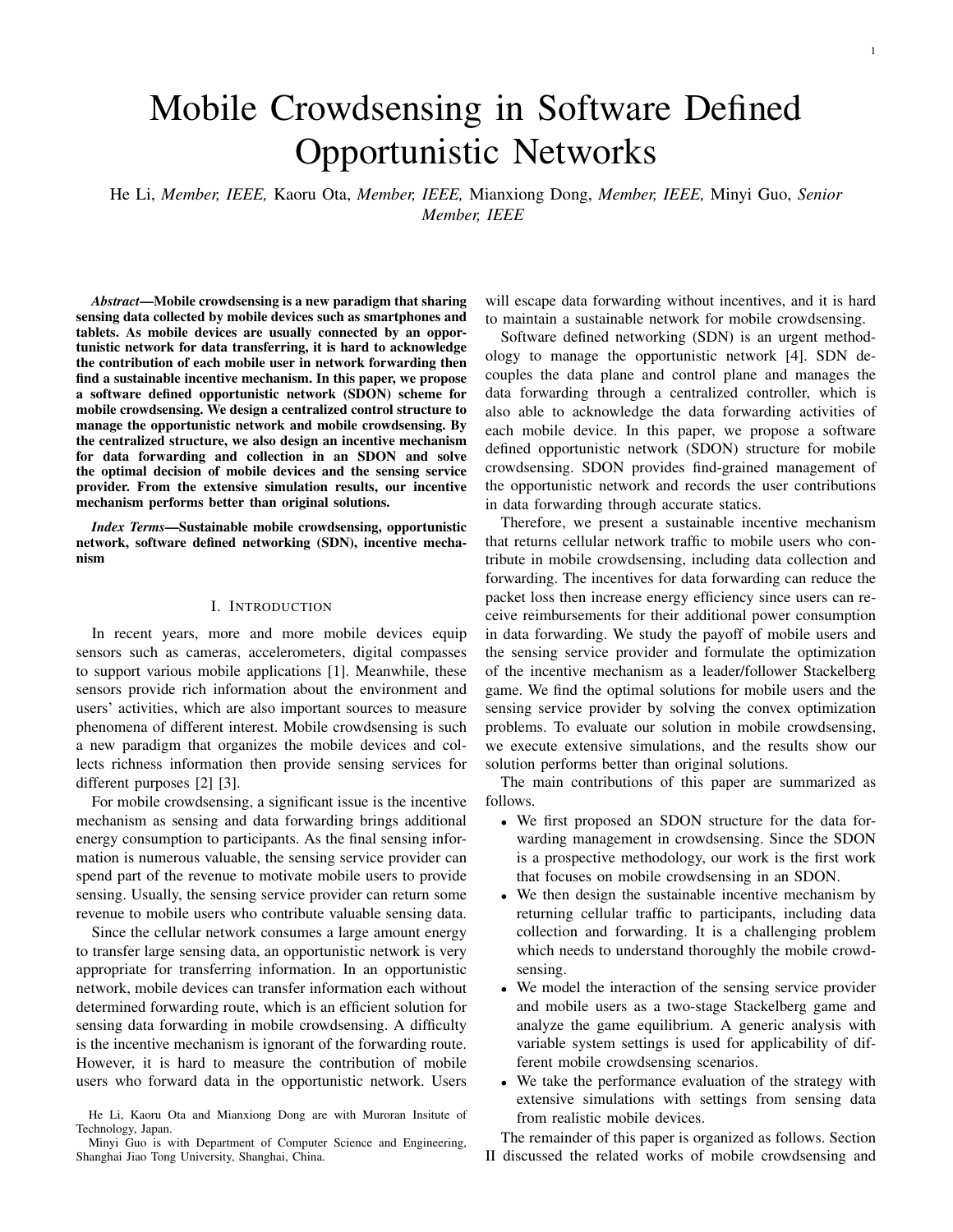software defined wireless networks. Section III presents the structure of SDON and the incentive mechanism for mobile crowdsensing. The Stackelberg game based incentive mechanism optimization is described in Section IV. Section V evaluates the proposed incentive mechanism performance in SDON through extensive simulations. Finally, this paper is concluded in Section VI.

## II. RELATED WORK

In this section, we first discuss some related works about crowdsensing and opportunistic networks then introduce the software defined wireless networking.

#### *A. Mobile crowdsensing and opportunistic networks*

Several types of networks are able to support mobile crowdsensing. A straightforward method is transferred sensing data through cellular networks. Since most places are covered by cellular signals, mobile devices can directly upload their collected data to the sensing servers through carrier's networks. However, cellular links are not appropriate for crowdsensing because of the unacceptable cost for a large amount of sensing data [5].

A mobile ad hoc network (MONET) is another solution for mobile crowdsensing [6]. Some works proposed different forwarding strategies for mobile crowdsensing in a MONET. The cost and energy consumption of data transferring with a MONET is much cheaper than that with the cellular network. As the connectivity becomes worse with a lower density of mobile devices, a MONET only works well in the scenarios with dense devices. For transferring data in a sparse mobility environment, some works focus on mobile crowdsensing in a delay tolerant network (DTN). Even though the forwarding path is not always needed by data transferring, the DTN is not efficient because of the "store and forward" approach [7].

By integrating the merits from MONETs and DTNs, an opportunistic network seems appropriate for mobile crowdsensing. Sensing data can be transferred by different links from the source to the destination. When there is no forwarding path to the destination, the sensing data can be stored in the relay device, which is similar to a DTN. Because of its flexibility and efficiency, more and more works focus on mobile crowdsensing in an opportunistic network [8].

#### *B. Incentive mobile crowdsensing*

An incentive mechanism is another important issue for mobile crowdsensing and many works proposed various incentive methodology to motivate mobile users participating in crowdsensing. Usually, there are three types of incentive mechanism, entertainment as incentives, service as incentives, and money as incentives. Entertainment as incentives means sensing service provider motivates mobile users participating in mobile crowdsensing just like participating in games. Mobile users will feel funny when they contribute their data in crowdsensing. A difficulty of entertainment as incentives is making an interesting game attract enough users [9].

Service as incentives will bring some additional services to participants. A typical method in service as incentives is exchanging the contribution and consumption of users. The main problem of service as incentives is modeling the payoff of both the sensing service provider and participants consumption in the same services [10]. Money as incentives is similar to service as incentives while money as incentives provides money to participants in mobile crowdsensing. It is more convenient for calculating user payoff based on money rather than service consumption. However, money as a service usually increases the cost of the service provider from inappropriate strategies or user cheating [11]. However, existing incentive mechanisms mainly focus on the motivating mobile user to participate in data collection. Few works consider the cost of data forwarding in mobile crowdsensing and barely propose appropriate solutions to motivate it.

### *C. Software defined wireless networking*

Software defined wireless networking is a technology to decouple the control plane and data plane in wireless networks. As the management of wireless networks is more complex than the wired networks in datacenters, many researchers proposed different solutions to implement or optimize software defined wireless networking [12].

In wireless networks, spectrum management is an important issue which is different from the wired network. Some works focus on the SDN-enabled spectrum management in wireless networks. As the controller directly controls all base stations, the spectrum management becomes more dynamic and efficient. The controller can change the communication spectrum between mobile devices and base stations according to the traffic and other metrics. For opportunistic networks, the controller can easily set a communication channel for each pair of mobile devices to improve the network throughput and energy efficiency.

Another profit brought by SDN paradigm is the flexible data forwarding strategy. In traditional ad hoc networks, as the network topology is agnostic to each network node, it is hard to design an efficient forwarding path for each network flow. In software defined wireless ad hoc networks, since the centralized controller is aware of the entire network topology, it is convenient to design an appropriate forwarding strategy for very fine-grained flow control. Thus, in SDN-enabled opportunistic networks, the controller is also able to adjust the forwarding rule for each network flow.

However, a difficult and important issue in software defined wireless networks is the southbound communications [13]. In software defined radio access networks, since devices in access networks are connected to the controller through wired link, it is similar to the traditional SDN scenario in wired networks. However, for a MONET and a vehicle ad hoc network (VANET), since there is no wired connection between the controller and forwarding devices, it is difficult to spread the controller's message to each device on time.

For improving the stability and security of southbound communications, some works introduce additional networks to connect the controller and devices in the data plane. Usually, a cellular network is introduced to maintain the southbound communications. For example, as most vehicles can access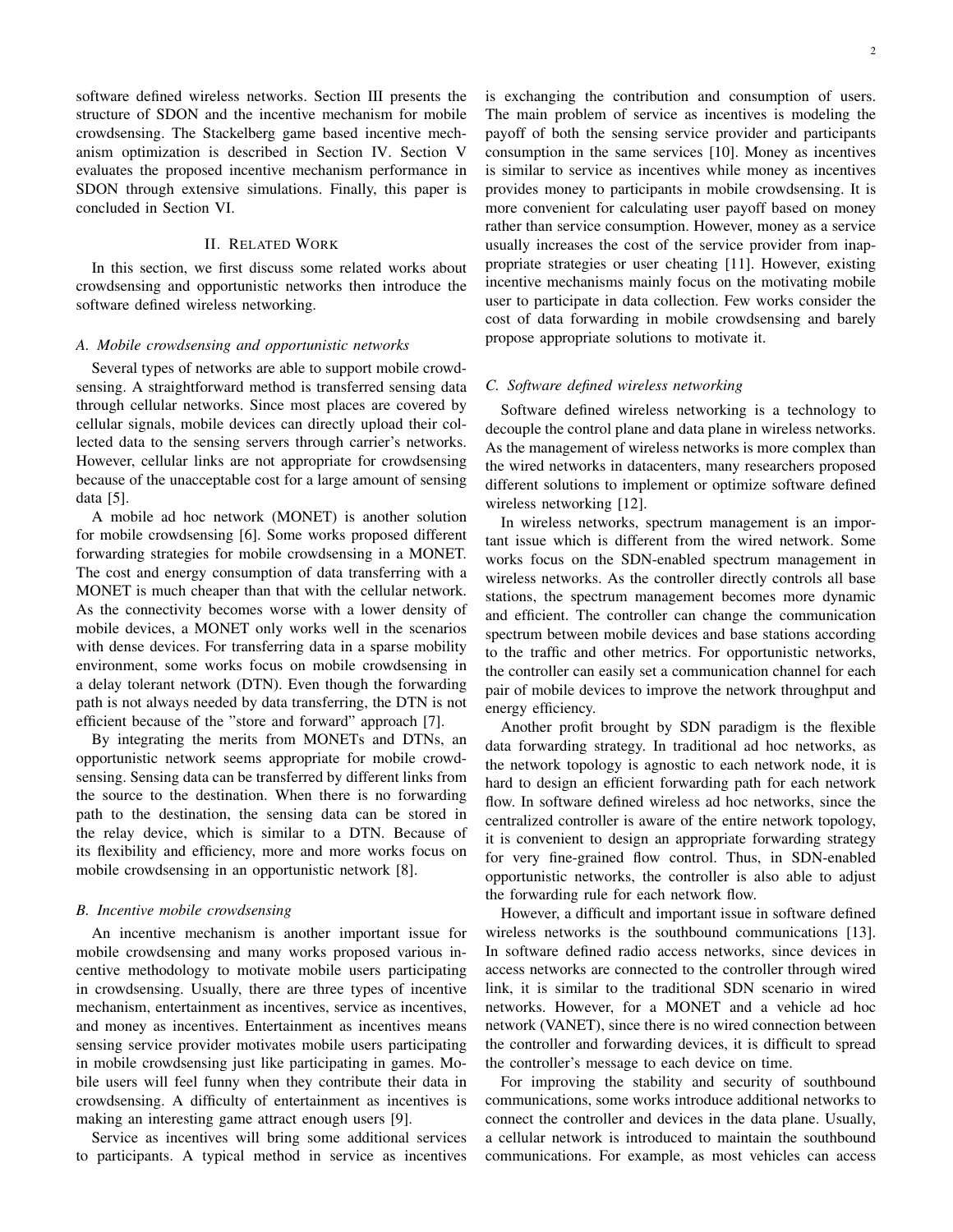the cellular network, the controller can easily deploy the forwarding rules through cellular links. Therefore, in this article, we also introduce the cellular links into SDON for the management of data forwarding and incentive mechanism. As SDON provides adequate information about data forwarding, it is possible to motivate mobile users in both data collection and forwarding.

## III. SUSTAINABLE MOBILE CROWDSENSING IN SOFTWARE DEFINED OPPORTUNISTIC NETWORKS

In this section, we first introduce the main structure and network management of an SDON. Then, we discuss the mobile crowdsensing incentive mechanisms in an SDON.

### *A. Software Defined Opportunistic Network*

As shown in Fig. 1, we use a small example to show the main structure of SDON. First, mobile device  $m_1, m_2, \ldots$ , and  $m_7$  are organized into an opportunistic network. Access points connect the opportunistic network to the cloud service. Each mobile device is able to access GPS satellites to get its position. For supporting SDON, each mobile device has a connection to a cellular network and a centralized SDON controller is connected to the cellular access network. Meanwhile, the controller is also connected to all access points.

An SDON usually has two control plane, a data plane, and a control plane. Thus, the data plane consists of the connections between mobile devices and access points and the control plane is the SDON controller. As it is not acceptable to transfer control message through the unstable and high latency links in the opportunistic network, the southbound communications between the control plane and data plane are supported by the cellular access network. As the data traffic in the southbound communications is very light, the cost of the cellular network is almost negligible compared to data flows in the data plane.

Based on the SDON structure, we introduce the main processes in the network management. When device  $m_1$  enters the network, the controller connects to  $m_1$  through a cellular link. Then device  $m_1$  will update its position, network address, identification, etc. As each mobile device will timely check its position and send the changed position to the controller during movement, the controller will calculate the forwarding path for device  $m_1$ . A forwarding path consists of forwarding rules in all devices in the path, such as  $m_4$  should forward flow packets from  $m_1$  to  $m_8$ . When a mobile device in the path receives a new network flow from device  $m_1$ , it will request the forwarding rules from the controller. Each rule has a lifetime setting. When the rule is out of date, the device will ask the controller for updating. The controller will timely update the forwarding path and rules of each device. Generally, as the speed of a moving mobile device is not so fast to leave the communication range in a short time period, the timely updating is acceptable. Furthermore, it is possible that the controller can predicate the future position of each device and calculate stable forwarding paths to decrease the southbound communications.

#### 3

## *B. Sustainable Incentive Mechanisms for Mobile Crowdsensing in SDON*

With network management in the SDON, it is convenient to support sustainable incentive mechanisms for crowdsensing since the centralized controller can accurately measure the behavior of each mobile device.

In mobile crowdsensing, there are two activities need incentivizing, the sensing data collection and data forwarding. If the users do not participate one of these two activities, the mobile sensing will become unsustainable. In original mobile crowdsensing, although it is not hard to acknowledge the activities of the data collection of each mobile device through its identification, lost collected data packets can not be recorded for intensive while the packet loss is inevitable in data forwarding through the opportunistic network. SDON can provide a tracking capability to collect statistics of all sensing data packets in data forwarding. With the packet statistics, it is convenient to make a reimbursement for users who contribute in data collection while collected data packets are lost in the opportunistic network.

Since data forwarding brings additional energy consumption to mobile devices, users will be hard to forward packets without reimbursements, which results in packet loss. Thus, the opportunistic network seems not sustainable without incentive mechanisms for data forwarding. However, the activities in data forwarding are very hard to be acknowledged by the crowdsensing providers since the forwarding path of each packet needs to be determined. In the SDON, as the controller communicates with each mobile devices, it is convenient to request forwarded traffic from mobile devices. Meanwhile, as the controller manage all forwarding paths, forwarded traffic is also able to be verified from the collected data packets.

As the example in Fig. 1, when device  $m_1$  collects data for crowdsensing, it will send its data to device  $m_3$ . As data packets are forwarded to the network interface of device  $m_1$ , the number of packets in detailed rules will be updated. The controller can ask the packet statics from each mobile device. When device  $m_3$  receives the packet from  $m_1$ , it can decide whether forwarding the packet to  $m_4$ . If device  $m_1$  forwards the packet from  $m_1$ , the number of packets in the forwarding rule will be updated. If a data packet of crowdsensing from device  $m_1$  is sent to the cloud, the controller can acknowledge the contribution of each device in the forwarding path from the rule statics.

Thus, we propose a simple incentive mechanism for mobile crowdsensing in the SDON. For crowdsensing incentivizing, the service provider offers some free service quota to users as reimbursement (incentives) for their contribution. The incentive based on the service quota is limited by the specific service, which is not always able to increase the utility of users. In our work, we consider the cellular data quota as a good incentive for mobile users. The carriers provide cheap wholesale rates for bulk access through business agreements. It is very appropriate and inexpensive for the crowdsensing service providers as mobile users usually need to pay for cellular traffic. The incentive mechanism will increase cellular traffic of mobile users who contribute in mobile crowdsensing.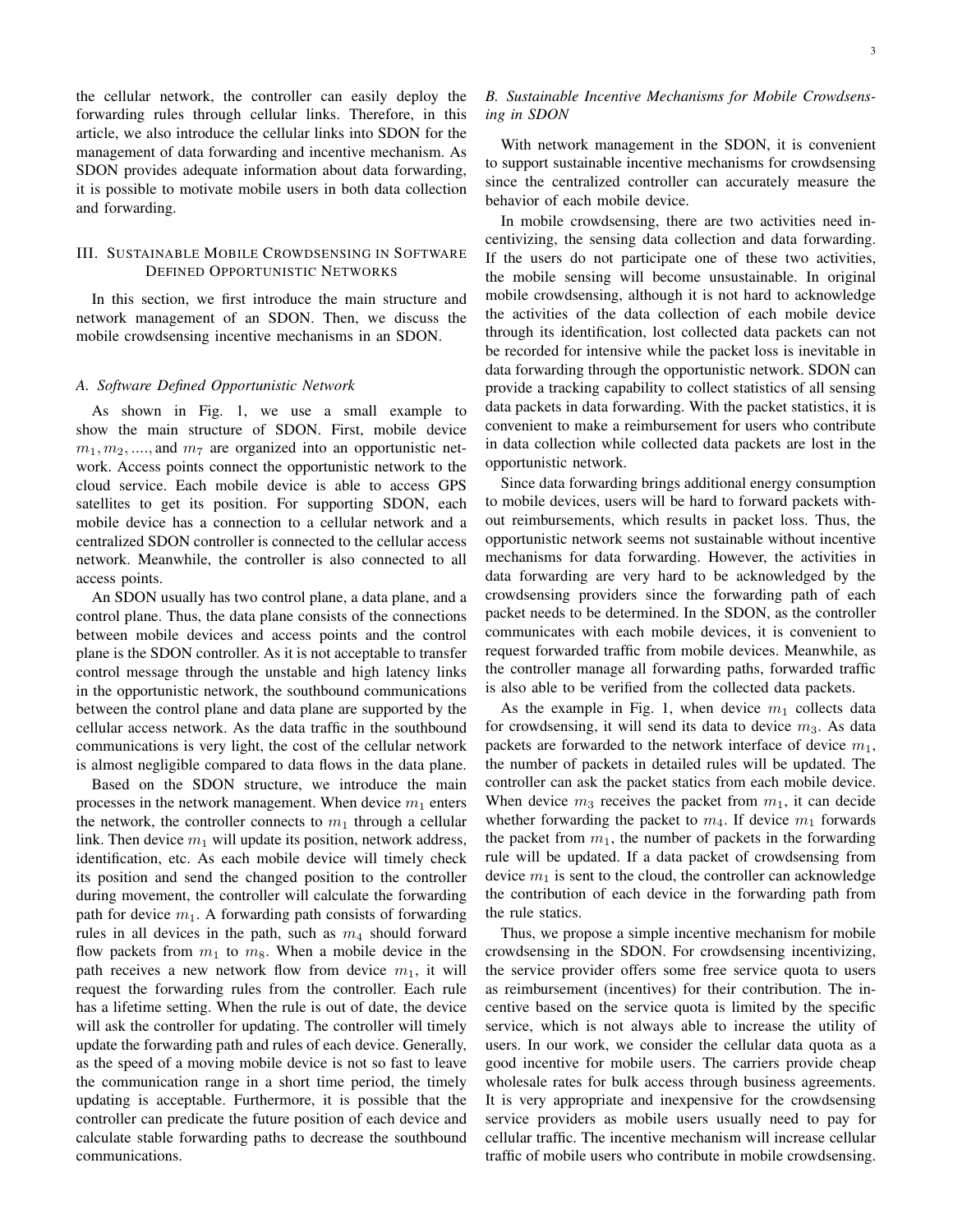

Fig. 1. Mobile crowdsensing in a software defined opportunistic network

When a mobile device collects and sends data to the sensing service cloud, the sensing service provider will assign some incentive cellular traffic to the device. Meanwhile, incentive traffic is also assigned to those devices which contribute in data forwarding. The main issue of the proposed incentive mechanism is the ratio between the assigned incentive cellular traffic and the data in both collection and forwarding. For higher or lower incentive ratio, the higher cost of incentive traffic or less collected data will decrease the revenue of the sensing service provider. In the next section, we focus on the optimal decision of the incentive ratio in our proposed incentive mechanism.

## IV. SUSTAINABLE INCENTIVE MECHANISM **OPTIMIZATION**

In this section, we optimize the sustainable incentive mechanism for maximizing the payoffs of both the sensing service provider and all mobile users.

We first study the payoff of each mobile device. Payoff of a mobile device in mobile crowdsensing consists of revenue and cost [14]. The revenue of a mobile device comes from the additional cellular traffic while the cost from the data collection and data forwarding. Let a set  $M = m_1, m_2, ..., m_{|M|}$ denote all mobile devices and a set  $T = t_1, t_2, ..., t_{|T|}$  denote all time slots. Thus, we assume each mobile device can decide sensing data or not while the traffic forwarding is decided by the controller. Therefore, we use a set  $D_i = d_{i1}, d_{i2}, ..., d_{i|T|}$ to denote the decision of mobile device  $m_i$  and a set  $F_i =$  $f_{i1}, f_{i2}, ..., f_{i|T|}$  to denote forwarded traffic in each time slot. Let  $E_c$  and  $E_f$  to denote the unit energy consumption of data collection and forwarding. The unity function of mobile device  $m_i$  from incentive cellular traffic is  $U_i(\cdot)$ . Therefore, let  $P_i^U$  denote the payoff of mobile device  $m_i$ , given by  $P_i^U = U_i(\eta_i(D_i + F_i)) - E_c \cdot D_i - E_f \cdot F_i$  while  $\eta_i$  is the traffic return ratio from the sensing service provider. The utility function of a mobile device  $m_i$  with elastic services follows the principle of diminishing marginal returns [15], and the one with inelastic services is a step function such as  $U_i(\eta_i(D_i + F_i)) = u_i$  if  $\sum_{j=1}^{|T|} \eta_i(d_{ij} + f_{ij}) \ge B_i$ , and  $U_i(\eta_i(D_i + F_i)) = 0$  otherwise, while mobile device  $m_i$ downloading  $B_i$  bytes of data in a time slot.

Then, we study the payoff of the sensing service provider. As the revenue comes from the data collected from mobile devices, we use a revenue function  $R_i(\cdot)$  to denote the revenue from mobile device  $m_i$ . Let  $P_i^C$  denote the payoff of the sensing service provider from mobile device  $m_i$ , given by  $P_i^C = R_i(D_i) - \alpha \cdot \eta_i \cdot (D_i + F_i)$  while  $\alpha$  is the unit cost of cellular traffic.

Therefore, as we assume the service provider and mobile devices know all information, the optimization problem of the incentive mechanism can be stated as two stage Stackelberg game, given by  $\max_{\eta_i} P_i^C$  in the first step and  $\max_{D_i} P_i^U$  in the second step where  $i \in [1, |M|]$ . In the incentive game, the sensing service provider is the leader and mobile users are followers. Meanwhile, we also assume the  $0 < \eta_i < 1$  since the price of the traffic in the opportunistic network is cheaper than that of cellular traffic.

To solve the Stackelberg game, we use a backward induction. We first find the best decision of mobile device  $m_i$  then solve the best decision of the sensing service provider. As the second step is a convex optimization, the best decision  $d_{ij}^*$  is resolved by the equation as

$$
\frac{dU_i(\eta_i(d_{ij} + f_{ij}))}{dd_{ij}} - \frac{E_c}{\eta_i} = 0 \tag{1}
$$

while the best decision  $d_i^* = \bigcup_{j=1}^{|T|} \{d_{ij}^*\}.$ 

To find the best decision in the first step, we use the best decision in the second step as the value. Since the first step is also a convex optimization, the best decision  $\eta_i^*$  is resolved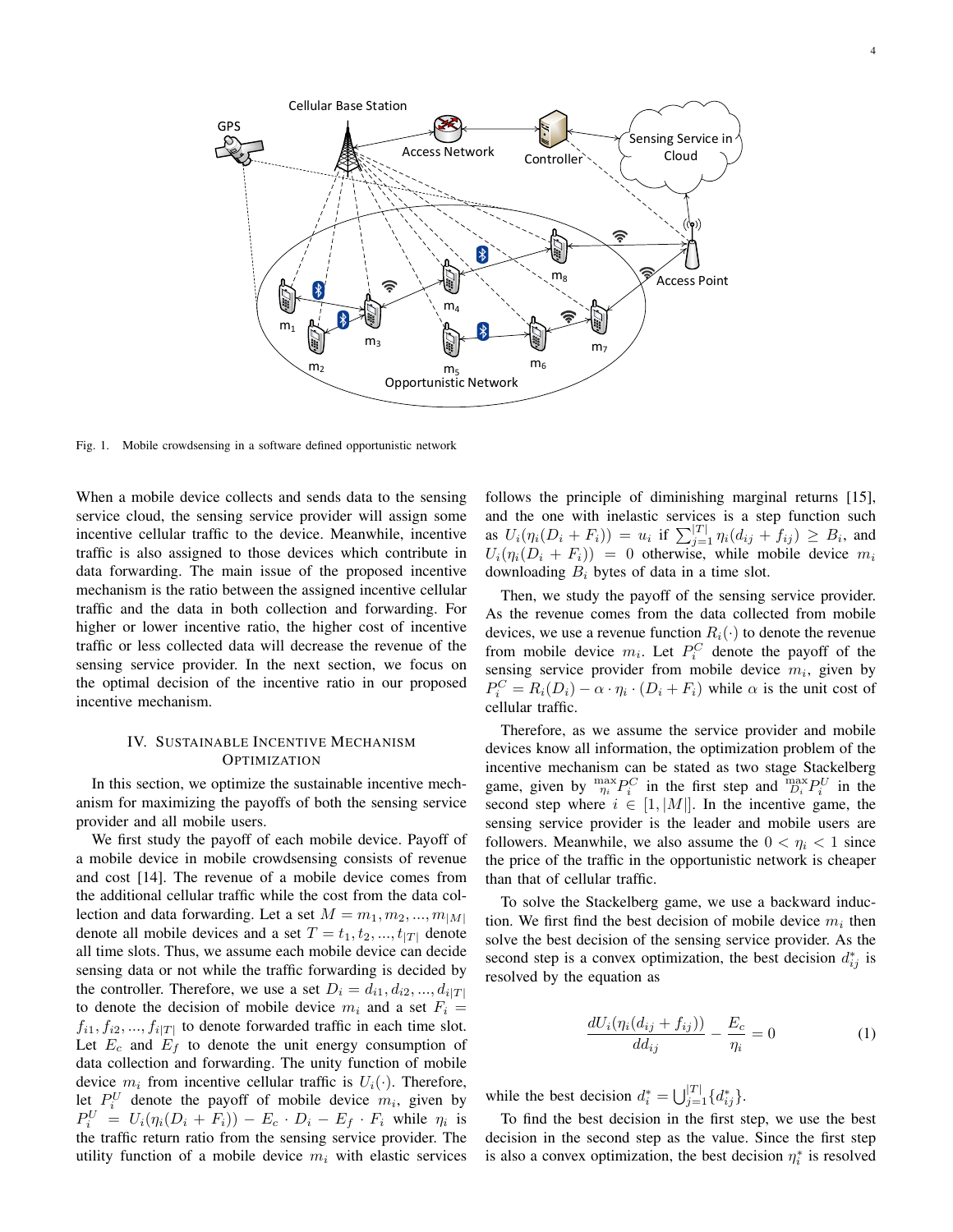

Fig. 2. Incentive mechanism payoffs with a different number of mobile users

by the equation set as

$$
\sum_{j=1}^{|T|} \frac{dR_i(d_{ij}^*)}{dd_{ij}^*} - \alpha(d_{ij}^* + f_{ij}) = 0.
$$
 (2)

Therefore, we can find the best decision  $\eta_i^*$  by solving the equation set of (1) and (2). For finding an elastic solution to fit different settings, we choose Newton's method to numerically solve the equation set.

#### V. PERFORMANCE EVALUATION

In this section, we first introduce the simulation settings then discuss the results of performance evaluation.

In all simulations, we build a crowdsensing network through python 2.7 and networkx. We set the numbers of nodes and time slots are 100 and 5000, while one slot is 1 second which is a general update period of GPS. The unit consumption of data collection and forwarding per each time slot is  $7200\mu J$ and  $1500\mu J$  from the general power consumption of cell phones. We set the utility function from the carrier price and the cost from a smartphone charge station. Thus, the user utility function is set to  $U_i(d_{ij}) = 43.2 \text{mJ/KiB} \cdot d_{ij}$ . We set the revenue function  $R_i(d_i)$  equal to 1.54e–5dollar/KiB · $D_i$ , which is calculated from the value per message of Whatsapp. The price of cellular incentive traffic is set to 2 dollars per gigabyte, which is the lowest price in Japan.

For comparison, we test the payoffs by contribution dependent prize (CDP) from an existing literature [14]. We also test the payoffs of two original solutions as follows.

- UNIFORM The sensing service provider returns fix cellular traffic to each participant. Fix cellular traffic is set to 1 KiB per second.
- SENSING DATA ONLY The sensing service provider returns cellular traffic to the participant who contributes in data collection. The ratio of incentive cellular traffic and collected data is set to 1.

In each simulation, we run the test with 20 times then calculate the average results.



Fig. 3. Incentive mechanism payoffs with different time periods

We first discuss payoffs with a different number of mobile users in the network. We set the number of mobile users from 100 to 500 and increase the number by 100 in each step. From the result shown in Fig. 2, the payoff of each solution is increased with more mobile users in the network. Meanwhile, the payoff of our solution is two times than the UNIFORM solution. With an increasing number of mobile users, the payoff of UNIFORM solution performs worse than the SENSING DATA ONLY solution since some users who contribute nothing still receive incentive traffic. The payoff of CDP model is near to our solution when the number of users increases to 500, as the opportunity of data forwarding is higher with more users even without incentive traffic on it.

Then we study the payoffs with different time periods. We set the number of mobile users to 100, and the number of time slots from 1000 to 5000, which is increased by 1000 in each step. As shown in Fig. 3, the payoffs of all solutions are increased by the increasing time periods. Our solution performs a little worse than SENSING DATA ONLY solution at the begin and better than that after about 1.5 seconds. UNIFORM solution still performs the worst since the additional cost on the users without contribution. CDP solution performs better than SENSING DATA ONLY solution but worse than our solution.

We also study the influence of the cost of cellular traffic. We set the number of the time slots to 5000, and the cost of incentive cellular traffic from 0.5 to 2.5 dollars per gigabyte, which is increased by 0.5 dollars per gigabyte in each step. We compare the payoffs in the simulation results shown in Fig. 4. When the cellular traffic cost is set to 0.5 dollar per gigabyte, CDP performs better than other solutions. Obviously, the cost of incentive cellular traffic will influence the payoffs of the incentive mechanism seriously. When the cost increases more than 2.5 dollars per gigabyte, the payoff the sensing service will be less than zero with UNIFORM, SENSING DATA ONLY and CDP solutions. We also find that UNIFORM solution can perform better than SENSING DATA ONLY solution with lower cost on incentive cellular traffic.

In proposed solution, an important issue is the value of the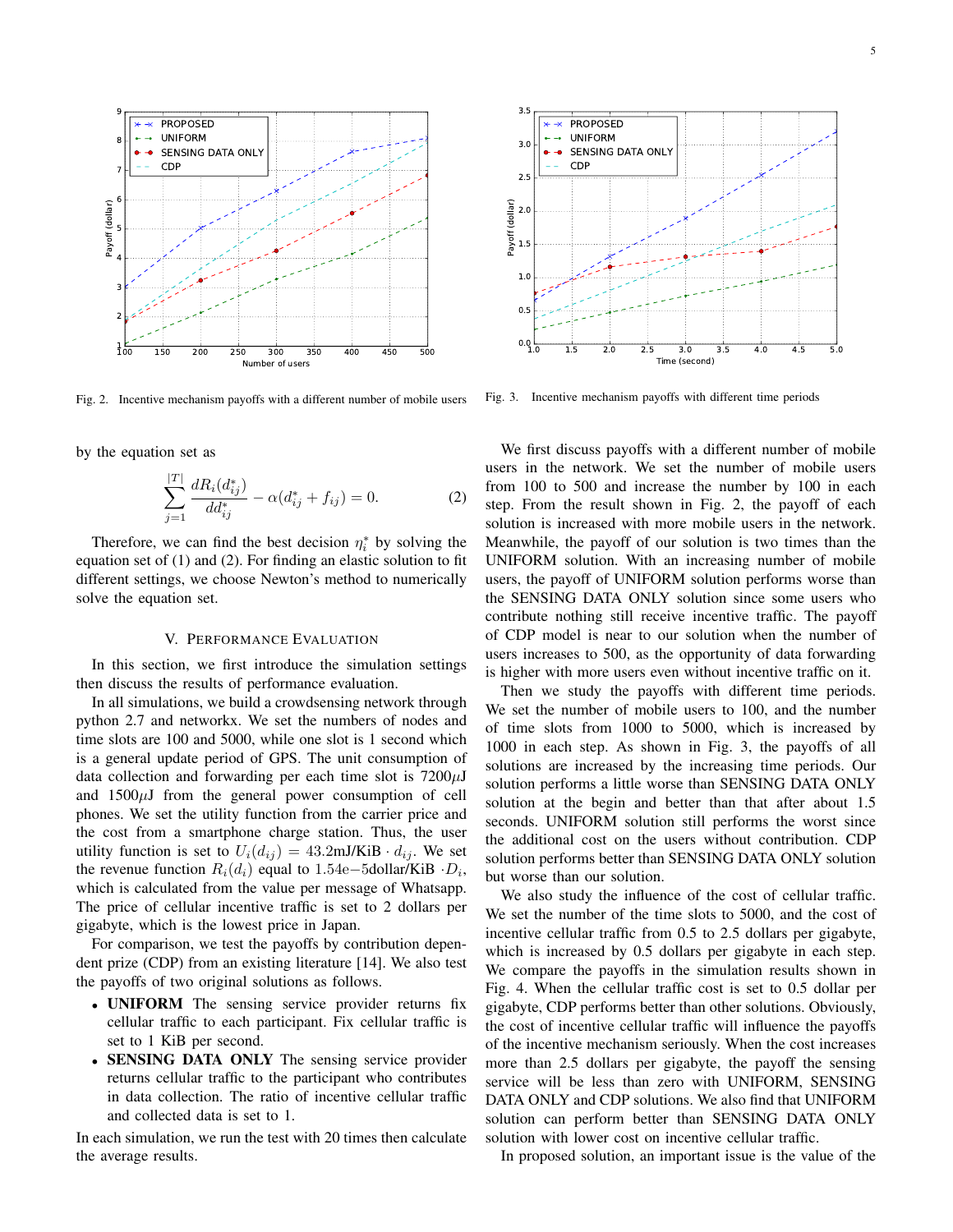

Fig. 4. Incentive mechanism payoffs with different cost on incentive cellular traffic



Fig. 5. Incentive ratio  $\eta_i$  with different energy consumption in data collection and forwarding

ratio between incentive cellular traffic and the total data in collection and forwarding. As the ratio in (1) is relevant to the energy consumption of data collection and forwarding, we test the best decision of  $\eta_i$  with different energy consumption. We set the cost of incentive cellular traffic is 2 dollar per gigabyte and choose a node  $m_i$  for the simulation. Then, we adjust the value of  $E_c$  from 1500 $\mu$ J to 28500 $\mu$ J, increased 3000 $\mu$ J in each step, and the value of  $E_f$  from 150 $\mu$ J to 1500 $\mu$ J, increased 150 $\mu$ J in each step. We find ratio  $\eta_i$  needs to be increased with the increased energy consumption, as shown in Fig. 5. Ratio  $\eta_i$  is increased smoothly with increasing  $E_c$  while there is an obvious fluctuation of increased  $\eta_i$  with increasing  $E_f$ . This fluctuation is because of the varying forwarded data as we change the network topology in each simulation.

As a result, incentive mechanisms can increase the payoff of the sensing service provider with acceptable cost on incentive cellular traffic. However, since original solutions are not able to motivate users who contribute in data forwarding, UNI-FORM, SENSING DATA ONLY, and CDP solutions perform

worse than our solution which motivates users in both data collection and forwarding.

### VI. CONCLUSION

In this paper, we proposed an SDON scheme to improve the management of mobile crowdsensing. We also design an incentive mechanism in the SDON. In the optimization of our incentive mechanism, we first formulate the interaction between participants and the sensing service provider as a twostage Stackelberg game then find the game equilibrium. For evaluating best strategy in the game equilibrium, we test the payoff of the sensing service provider in extensive simulations. The payoff in the performance evaluation results is higher than the original solutions. In the future, we will implement a prototype of SDON and focus on the scalable management of the mobile crowdsensing.

#### **REFERENCES**

- [1] J. Ren, Y. Zhang, K. Zhang, and X. Shen, "Exploiting mobile crowdsourcing for pervasive cloud services: challenges and solutions," *IEEE Communications Magazine*, vol. 53, no. 3, pp. 98–105, March 2015.
- [2] L. Kong, L. He, X. Y. Liu, Y. Gu, M. Y. Wu, and X. Liu, "Privacypreserving compressive sensing for crowdsensing based trajectory recovery," in *Proceedings of 2015 IEEE 35th International Conference on Distributed Computing Systems (ICDCS)*, June 2015, pp. 31–40.
- [3] L. Kong, D. Zhang, Z. He, Q. Xiang, J. Wan, and M. Tao, "Embracing big data with compressive sensing: a green approach in industrial wireless networks," *IEEE Communications Magazine*, vol. 54, no. 10, pp. 53–59, October 2016.
- [4] D. Kreutz, F. M. V. Ramos, P. E. Verłssimo, C. E. Rothenberg, S. Azodolmolky, and S. Uhlig, "Software-defined networking: A comprehensive survey," *Proceedings of the IEEE*, vol. 103, no. 1, pp. 14–76, Jan 2015.
- [5] B. Guo, Z. Yu, X. Zhou, and D. Zhang, "From participatory sensing to mobile crowd sensing," in *Proceedings of 2014 IEEE International Conference on Pervasive Computing and Communications Workshops (PERCOM Workshops)*, March 2014, pp. 593–598.
- [6] M. Conti and S. Giordano, "Mobile ad hoc networking: milestones, challenges, and new research directions," *IEEE Communications Magazine*, vol. 52, no. 1, pp. 85–96, January 2014.
- [7] P. Talebifard and V. C. Leung, "Towards a content-centric approach to crowd-sensing in vehicular clouds," *Journal of Systems Architecture*, vol. 59, no. 10, Part B, pp. 976 – 984, 2013.
- [8] Y. Chon, N. D. Lane, F. Li, H. Cha, and F. Zhao, "Automatically characterizing places with opportunistic crowdsensing using smartphones," in *Proceedings of the 2012 ACM Conference on Ubiquitous Computing*, ser. UbiComp '12. New York, NY, USA: ACM, 2012, pp. 481–490.
- [9] N. Avouris and N. Yiannoutsou, "A review of mobile location-based games for learning across physical and virtual spaces[j]," *Journal of Universal Computer Science*, vol. 18, no. 15, pp. 2120–2142, 8 2012.
- [10] K. O. Jordan, I. Sheptykin, B. Grter, and H.-R. Vatterrott2, "Identification of structural landmarks in a park using movement data collected in a location-based game," in *Proceedings of The First ACM SIGSPATIAL International Workshop on Computational Models of Place*, ser. COMP '13. New York, NY, USA: ACM, 2013, pp. 1:1–1:8.
- [11] C. Miao, W. Jiang, L. Su, Y. Li, S. Guo, Z. Qin, H. Xiao, J. Gao, and K. Ren, "Cloud-enabled privacy-preserving truth discovery in crowd sensing systems," in *Proceedings of the 13th ACM Conference on Embedded Networked Sensor Systems*, ser. SenSys '15. New York, NY, USA: ACM, 2015, pp. 183–196.
- [12] C. Chaudet and Y. Haddad, "Wireless software defined networks: Challenges and opportunities," in *Proceedings of 2013 IEEE International Conference on Microwaves, Communications, Antennas and Electronics Systems (COMCAS)*, Oct 2013, pp. 1–5.
- [13] W. H. Chin, Z. Fan, and R. Haines, "Emerging technologies and research challenges for 5g wireless networks," *IEEE Wireless Communications*, vol. 21, no. 2, pp. 106–112, April 2014.
- [14] T. Luo, H.-P. Tan, and L. Xia, "Profit-maximizing incentive for participatory sensing," in *Proceedings of 2014 IEEE Conference on Computer Communications (INFOCOM)*, 2014, pp. 127–135.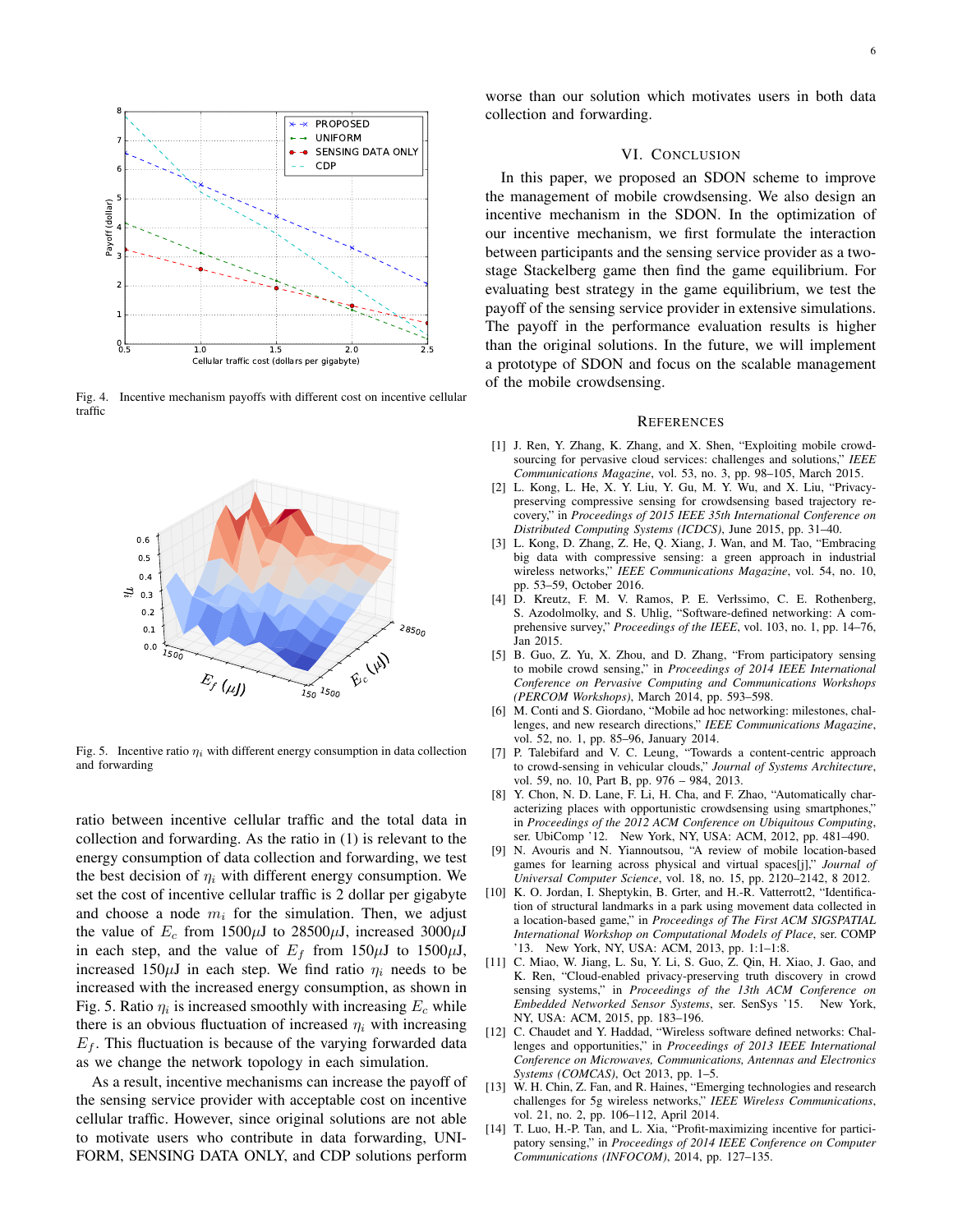[15] C. Courcoubetis and R. Weber, *Pricing communication networks : economics, technology and modelling*, ser. Wiley-Interscience Series in Systems and Optimization. Chichester, San Francisco, Weinheim: John Wiley & Sons, 2003.



He Li received the B.S., M.S. degrees in Computer Science and Engineering from Huazhong University of Science and Technology in 2007 and 2009, respectively, and Ph.D. degree in Computer Science and Engineering from The University of Aizu in 2015. He is currently a Postdoctoral Fellow with Department of Information and Electronic Engineering, Muroran Institute of Technology, Japan. His research interests include cloud computing and software defined networking.



Kaoru Ota was born in Aizu Wakamatsu, Japan. She received M.S. degree in Computer Science from Oklahoma State University, USA in 2008, B.S. and Ph.D. degrees in Computer Science and Engineering from The University of Aizu, Japan in 2006, 2012, respectively. She is currently an Assistant Professor with Department of Information and Electronic Engineering, Muroran Institute of Technology, Japan. She serves as an editor for IEEE Communications Letter.



Mianxiong Dong received B.S., M.S. and Ph.D. in Computer Science and Engineering from The University of Aizu, Japan. He is currently an Associate Professor in the Department of Information and Electronic Engineering at Muroran Institute of Technology, Japan. Dr. Dong serves as an Editor for IEEE Communications Surveys and Tutorials, IEEE Network, IEEE Wireless Communications Letters, IEEE Cloud Computing, and IEEE Access.



Minyi Guo received the BSc and ME degrees in computer science from Nanjing University, China, and the PhD degree in computer science from the University of Tsukuba, Japan. He is currently a Zhiyuan chair professor and a chair of the Department of Computer Science and Engineering, Shanghai Jiao Tong University (SJTU), China. He received the national science fund for distinguished young scholars from NSFC in 2007.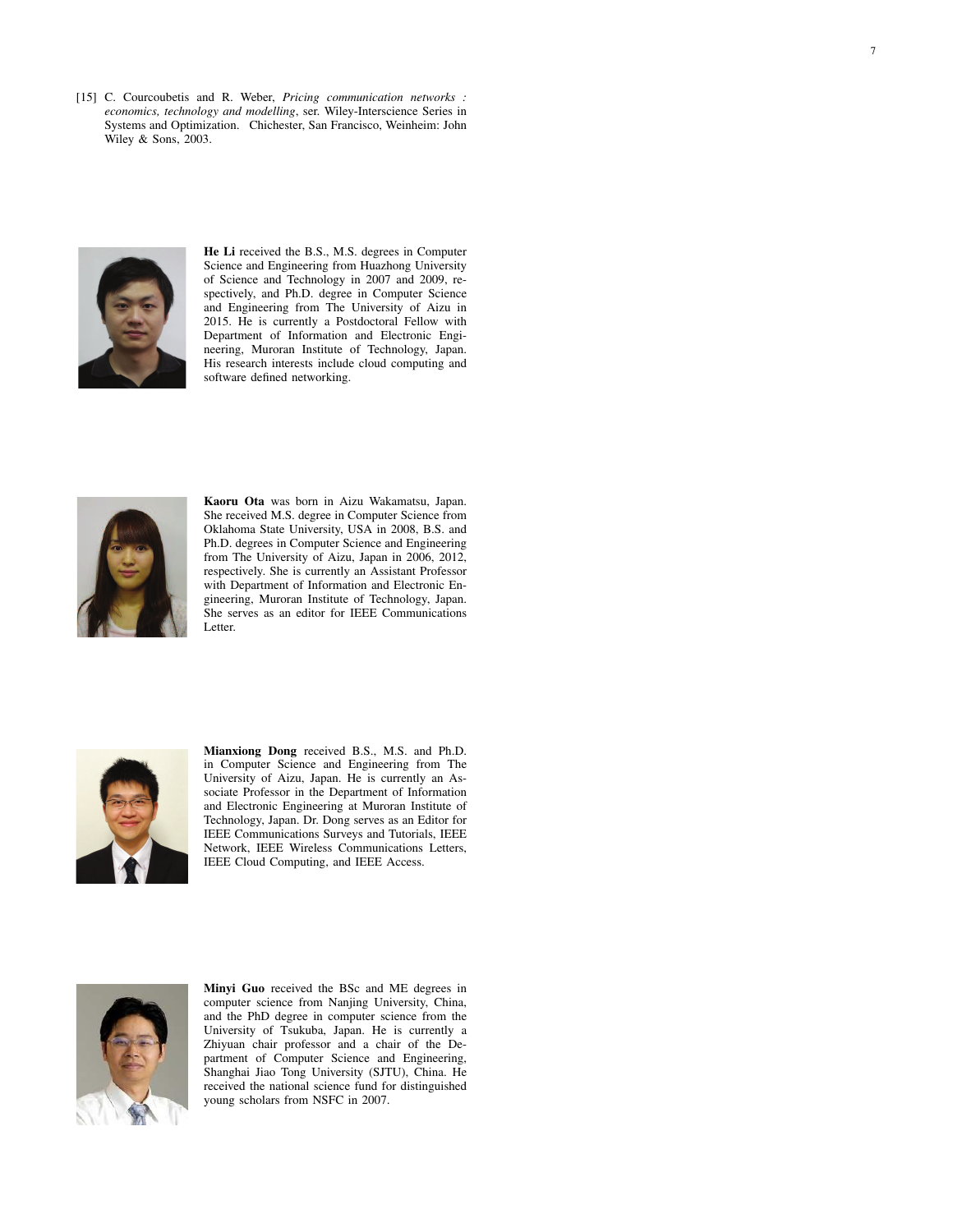

Fig. 1. Mobile crowdsensing in a software defined opportunistic network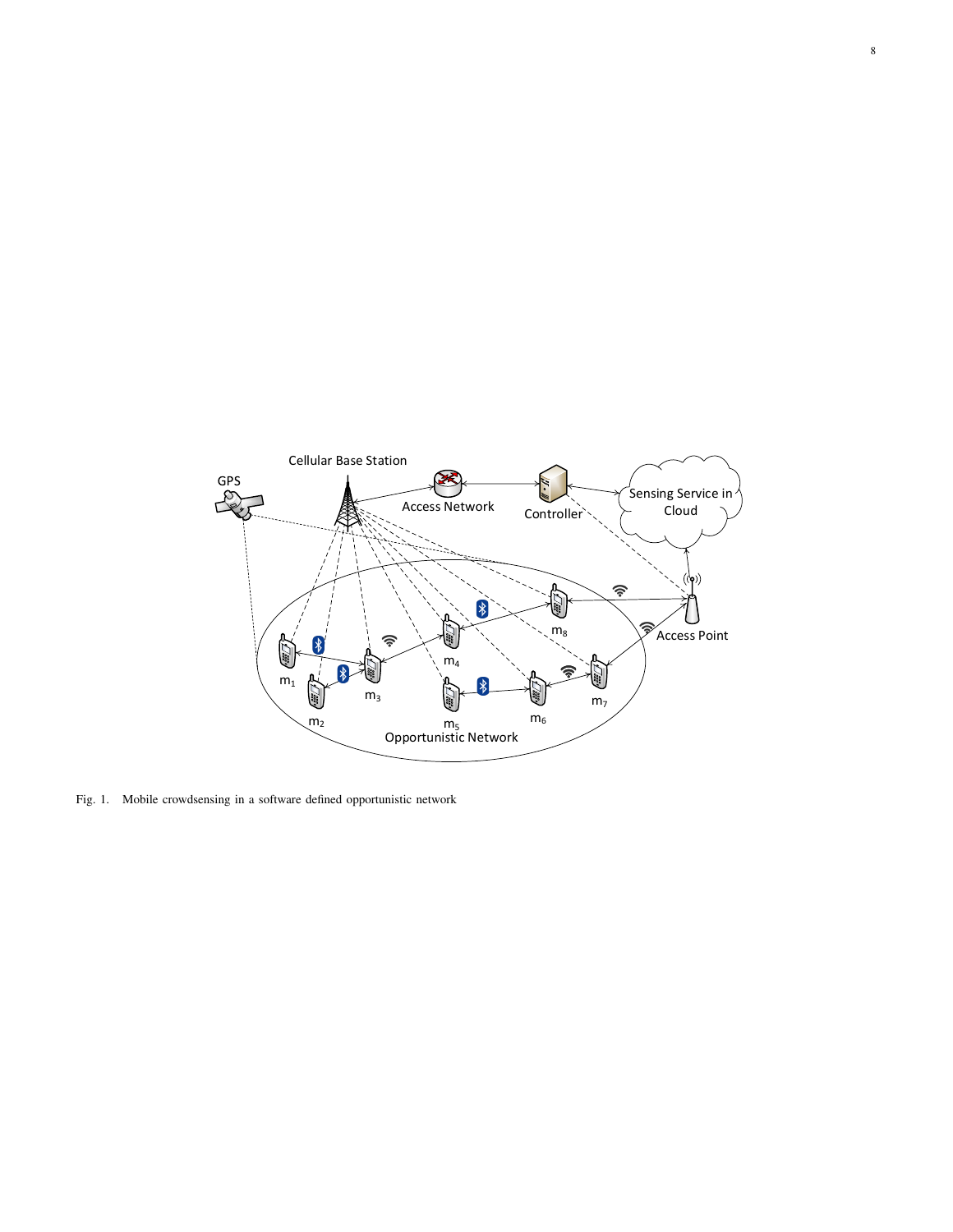

Fig. 2. Incentive mechanism payoffs with a different number of mobile users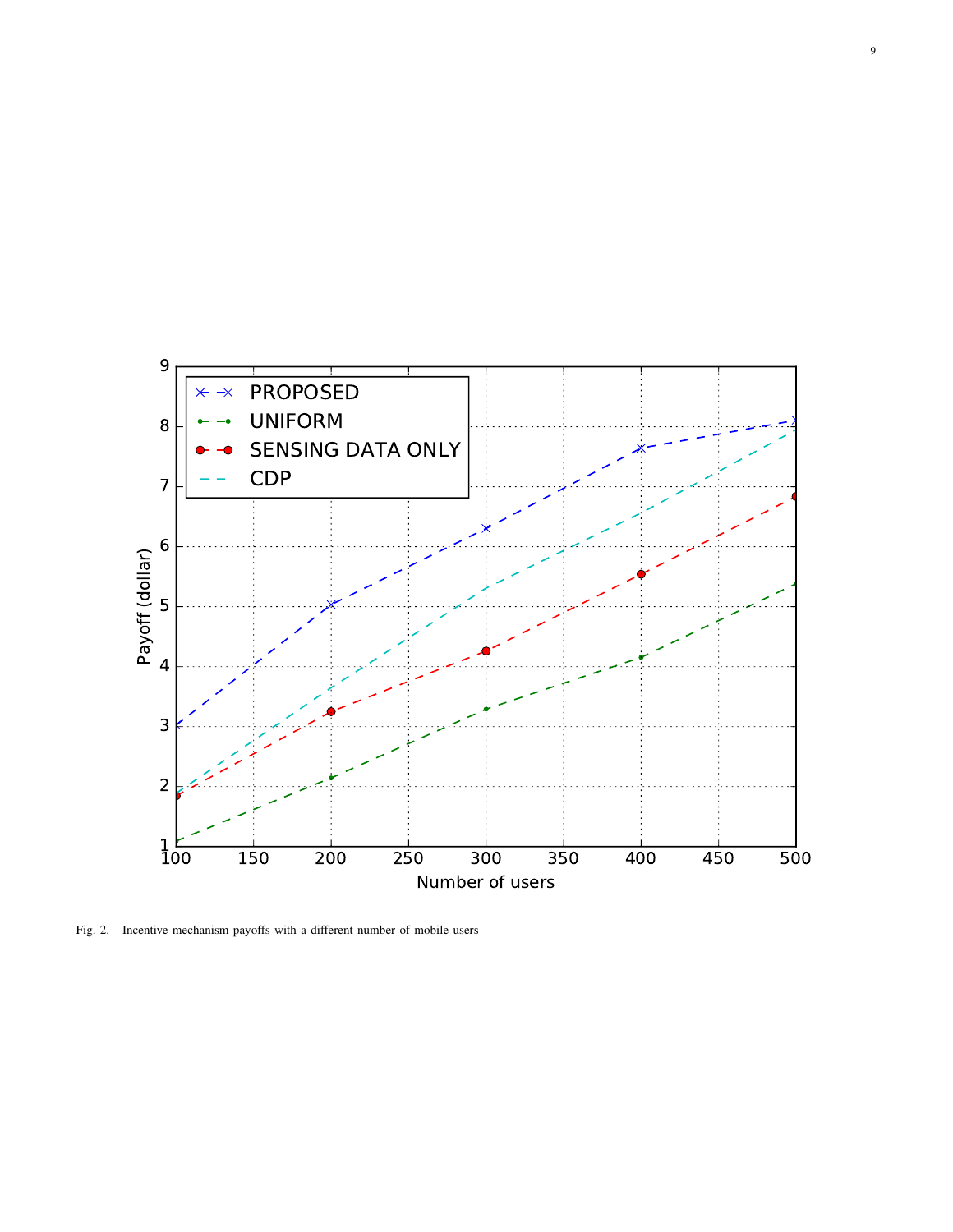

Fig. 3. Incentive mechanism payoffs with different time periods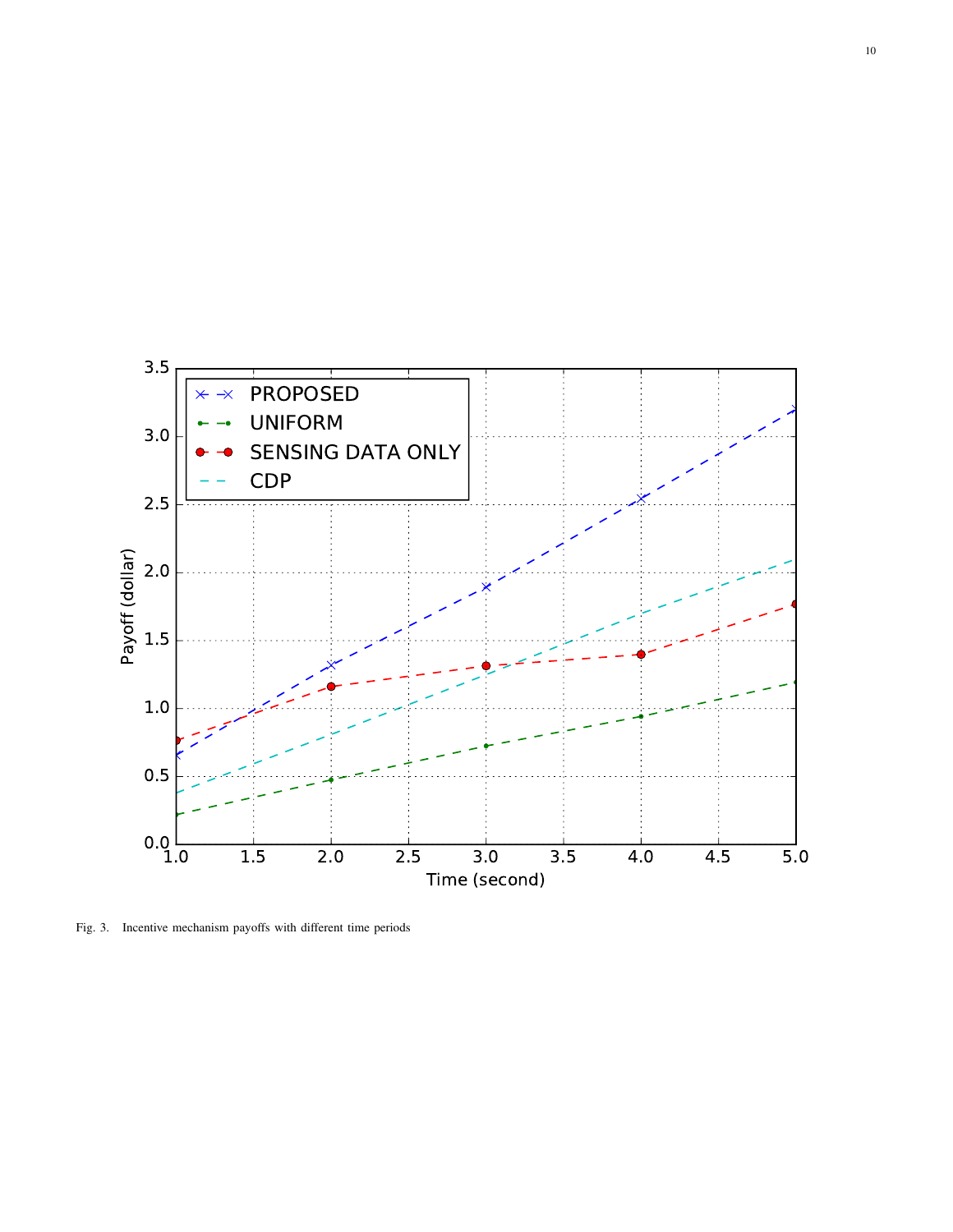

Fig. 4. Incentive mechanism payoffs with different cost on incentive cellular traffic